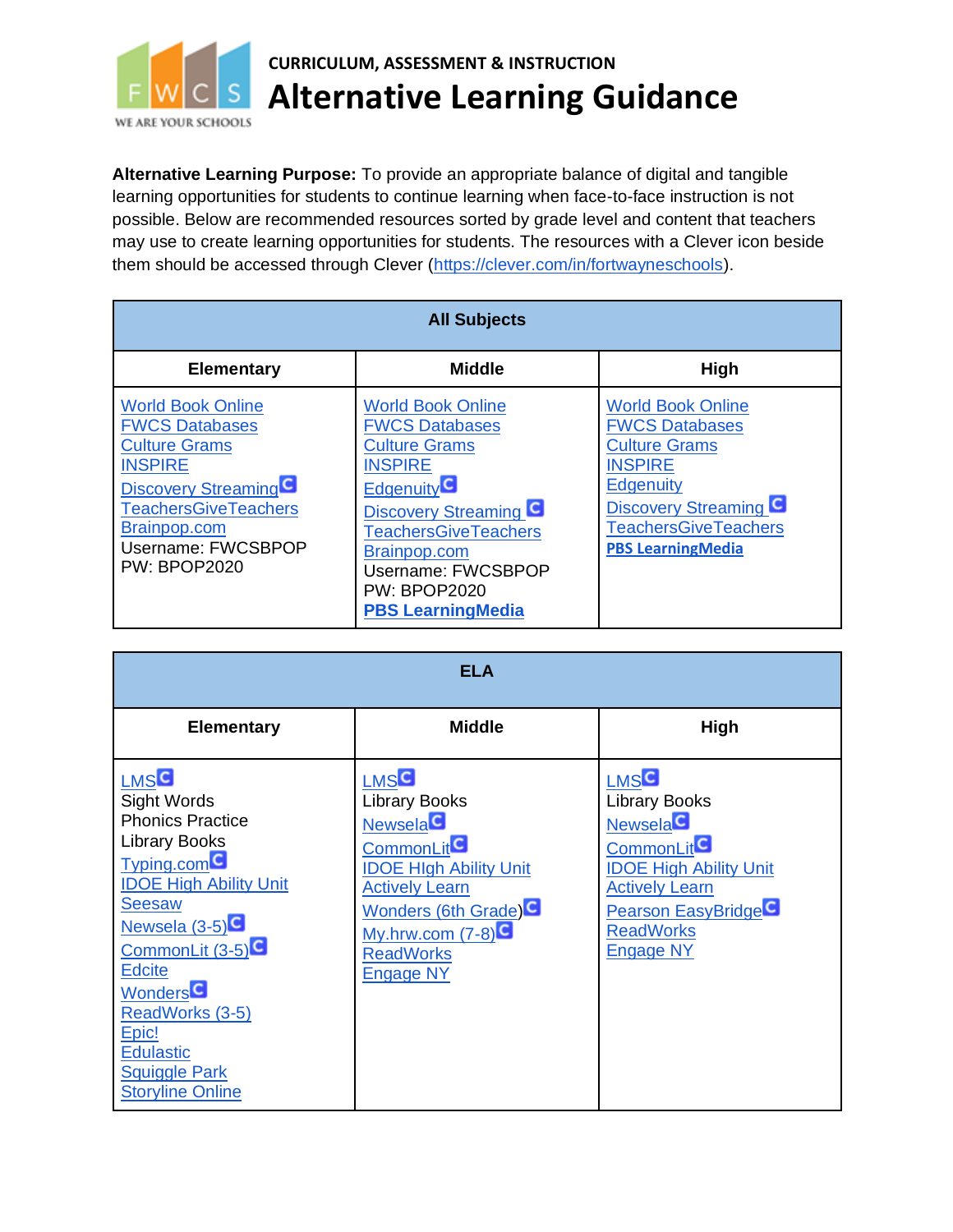| <b>Engage NY</b> |  |
|------------------|--|
|                  |  |
|                  |  |

| <b>College &amp; Career</b>                 |                                                           |                                                                               |
|---------------------------------------------|-----------------------------------------------------------|-------------------------------------------------------------------------------|
| <b>Elementary</b>                           | <b>Middle</b>                                             | <b>High</b>                                                                   |
| <b>OK Career Tech</b><br><b>Assessments</b> | <b>Indiana Career Explorer</b><br><b>InCE Assessments</b> | <b>Indiana Career Explorer</b><br><b>InCE Assessments</b><br>LearnMoreIndiana |

| <b>Math</b>                                                                                                                                                                                                 |                                                                                                                                                                                                                   |                                                                                                                                                                                                                          |
|-------------------------------------------------------------------------------------------------------------------------------------------------------------------------------------------------------------|-------------------------------------------------------------------------------------------------------------------------------------------------------------------------------------------------------------------|--------------------------------------------------------------------------------------------------------------------------------------------------------------------------------------------------------------------------|
| <b>Elementary</b>                                                                                                                                                                                           | <b>Middle</b>                                                                                                                                                                                                     | High                                                                                                                                                                                                                     |
| Math Facts<br><b>DreamBox</b><br>Go Math <sup>C</sup><br><b>Seesaw</b><br><b>Khan Academy</b><br><b>Solve Me Puzzles</b><br><b>Math Before Bed</b><br><b>Fraction Talks</b><br><b>PBS Learning K-8 Math</b> | <b>Agile Mind Student Packets</b><br><b>Big Ideas</b><br>Discovery Streaming <sup>C</sup><br><b>Khan Academy</b><br><b>Desmos</b><br><b>Solve Me Puzzles</b><br><b>Fraction Talks</b><br><b>PBS Learning Math</b> | <b>Agile Mind Student Packets</b><br>Big Ideas <sup>C</sup><br>Discovery Streaming <sup>C</sup><br><b>Khan Academy</b><br><b>Desmos</b><br>MyMathLab (PreCalc, etc)<br><b>Fraction Talks</b><br><b>PBS Learning Math</b> |

| <b>Science</b>                                                                                                                                                                                                                       |                                                                                                                                                                                                                                                                                  |                                                                                                                                                                                                                                                                                |
|--------------------------------------------------------------------------------------------------------------------------------------------------------------------------------------------------------------------------------------|----------------------------------------------------------------------------------------------------------------------------------------------------------------------------------------------------------------------------------------------------------------------------------|--------------------------------------------------------------------------------------------------------------------------------------------------------------------------------------------------------------------------------------------------------------------------------|
| <b>Elementary</b>                                                                                                                                                                                                                    | <b>Middle</b>                                                                                                                                                                                                                                                                    | High                                                                                                                                                                                                                                                                           |
| <b>HMH Science Dimensions</b><br>assigned content<br><b>Discovery Education</b><br>Techbook K-5 <sup>C</sup><br>Code.org<br>Brainpop.com<br>Username: FWCSBPOP<br><b>PW: BPOP2020</b><br><b>Mystery Science</b><br><b>STEMscopes</b> | <b>Pearson Realize Elevate</b><br>Science assigned content <sup>C</sup><br><b>Discovery Education</b><br>Techbook 6-8 <sup>C</sup><br><b>Kesler Science Resources</b><br>Code.org <sup>1</sup><br>Brainpop.com<br>Username: FWCSBPOP<br><b>PW: BPOP2020</b><br><b>STEMscopes</b> | <b>Pearson Realize Biology and</b><br>Chemistry assigned content<br>Pearson success ICPC<br>Discovery Techbook: Biology,<br>Chemistry<br>AP Bio, AP Chem, Chem II,<br>Bio II, Zoology,<br><b>Environmental Science</b><br>student eBooks <sup>C</sup><br>Code.org <sup>C</sup> |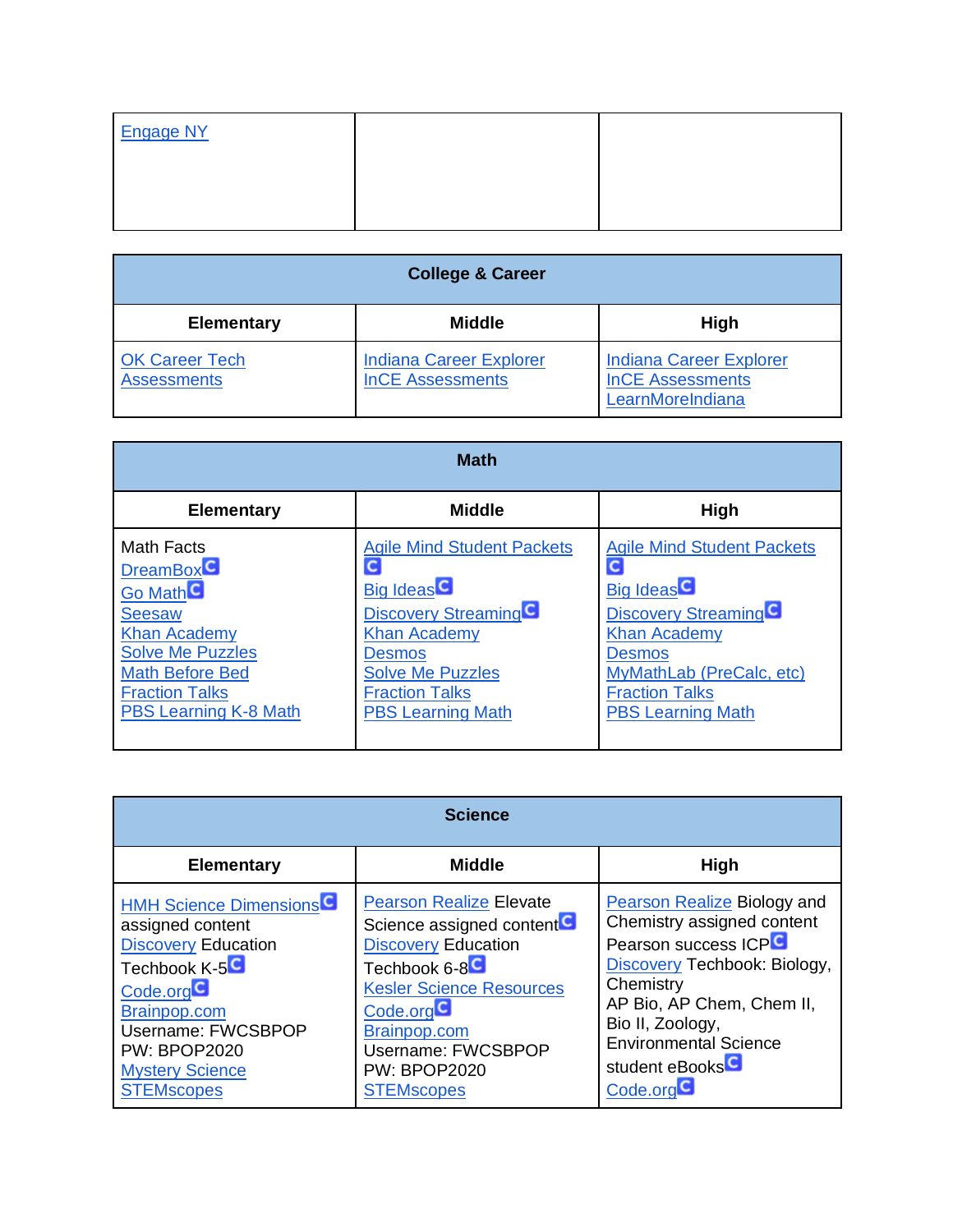| Tinkercad.com | Tinkercad.com | <b>NovaLabs</b> |
|---------------|---------------|-----------------|
|               |               |                 |

| <b>Social Studies</b>                                                       |                                                                                                             |                                                                                                                                 |                                                                                                                                                                                           |
|-----------------------------------------------------------------------------|-------------------------------------------------------------------------------------------------------------|---------------------------------------------------------------------------------------------------------------------------------|-------------------------------------------------------------------------------------------------------------------------------------------------------------------------------------------|
| <b>Elementary</b>                                                           | <b>Middle</b>                                                                                               | High                                                                                                                            | All                                                                                                                                                                                       |
| <b>Pearson Realize</b><br>Teacher.org<br>Education.com<br>StudiesWeekly.com | <b>McGraw-Hill Online</b><br><b>Resources</b><br>Annenberg<br><b>iCivics</b><br><b>DigitalCivicsToolkit</b> | Pearson Realize <sup>C</sup><br>Annenberg<br><b>iCivics</b><br><b>DigitalCivicsToolkit</b><br><b>CK-12.com</b><br>BFW (AP only) | <b>Teaching Tolerance</b><br><b>EDsitement</b><br><b>Smithsonian Explorer</b><br><b>National Archives</b><br><b>PBS</b><br><b>NEA</b><br><b>CrashCourse-YouTube</b><br><b>New Visions</b> |

| <b>SPED</b>                    |                                |                                |
|--------------------------------|--------------------------------|--------------------------------|
| <b>Elementary</b>              | <b>Middle</b>                  | <b>High</b>                    |
| <b>Unique Learning Systems</b> | <b>Unique Learning Systems</b> | <b>Unique Learning Systems</b> |

| ELL                                                                                                                                                                                                 |                                                                                                                                                                                                                                  |                                                                                                                                                                                                                           |
|-----------------------------------------------------------------------------------------------------------------------------------------------------------------------------------------------------|----------------------------------------------------------------------------------------------------------------------------------------------------------------------------------------------------------------------------------|---------------------------------------------------------------------------------------------------------------------------------------------------------------------------------------------------------------------------|
| <b>Elementary</b>                                                                                                                                                                                   | <b>Middle</b>                                                                                                                                                                                                                    | High                                                                                                                                                                                                                      |
| *See ELA/Content Resources<br><b>Language Central (Pearson)</b><br>Rosetta Stone via Inspire<br><b>Duolingo</b><br><b>Khan Academy</b><br><b>BBC: Learning English</b><br><b>PBS Learning Media</b> | *See ELA/Content Resources<br><b>National Geographic</b><br>(Textbooks Site)<br>Rosetta Stone via Inspire<br><b>Duolingo</b><br><b>Khan Academy</b><br><b>BBC: Learning English</b><br><b>TedEd</b><br><b>PBS Learning Media</b> | *See ELA/Content Resources<br><b>National Geographic</b><br>(Textbooks Site)<br>Rosetta Stone via Inspire<br><b>Duolingo</b><br><b>Khan Academy</b><br><b>BBC: Learning English</b><br>TedEd<br><b>PBS Learning Media</b> |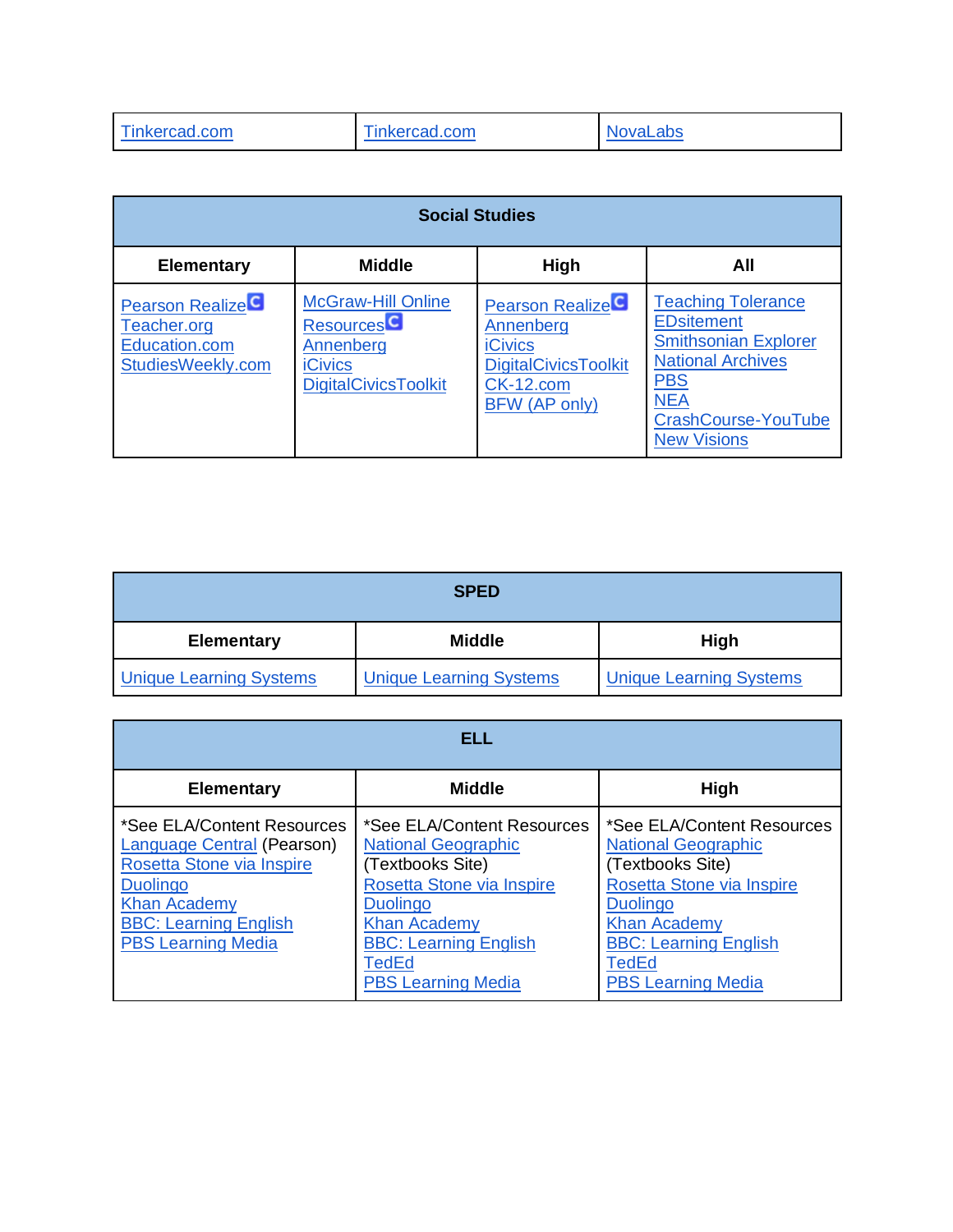## **Online Read Alouds/Literature Resource Pages for Students, Teachers, and Parents (All available for use without copyright infringement) Also available at: [https://sites.google.com/fwcs.k12.in.us/fwcs](https://sites.google.com/fwcs.k12.in.us/fwcs-readingresources)[readingresources](https://sites.google.com/fwcs.k12.in.us/fwcs-readingresources)**

| <b>Resource</b>                                                                                                                                                                                                         | Link                                                                           |
|-------------------------------------------------------------------------------------------------------------------------------------------------------------------------------------------------------------------------|--------------------------------------------------------------------------------|
| The SAG-AFTRA Foundation's award-<br>winning children's literacy website,<br>Storyline Online, streams videos featuring<br>celebrated actors reading children's<br>books alongside creatively produced<br>illustrations | https://www.storylineonline.net                                                |
| Author Kate Messner Resource Page:<br>Read Alouds and first chapters of books                                                                                                                                           | <b>Kate Messner Resource Page</b><br>(read alouds and first chapters of books) |
| Indianapolis Public Library--More than<br>100 titles of read alouds                                                                                                                                                     | compiled list here                                                             |
| Susan Tan--Writing Prompts and Read<br>Alouds                                                                                                                                                                           | a great video channel                                                          |
| <b>KidLit TV</b>                                                                                                                                                                                                        | compilation                                                                    |
| <b>Brightly Online</b>                                                                                                                                                                                                  | compiled here                                                                  |
| Storytime with Bill from Little Brown<br><b>Books</b>                                                                                                                                                                   | can be found here                                                              |
| Mrs. P's storytime                                                                                                                                                                                                      | be found here                                                                  |
| Debbie Ridpath Ohi is posting videos of<br>her books                                                                                                                                                                    | here                                                                           |
| Unite For Literacy has many stories read<br>aloud in multiple languages                                                                                                                                                 | compiled here                                                                  |
| <b>Activities/Book Trailers for Kids</b>                                                                                                                                                                                | https://www.joshfunkbooks.com/stuff-for-<br><u>kids</u>                        |
| Scholastic Learn At Home (Resources for<br>teachers, parents, and students)                                                                                                                                             | https://classroommagazines.scholastic.co<br>m/support/learnathome.html         |